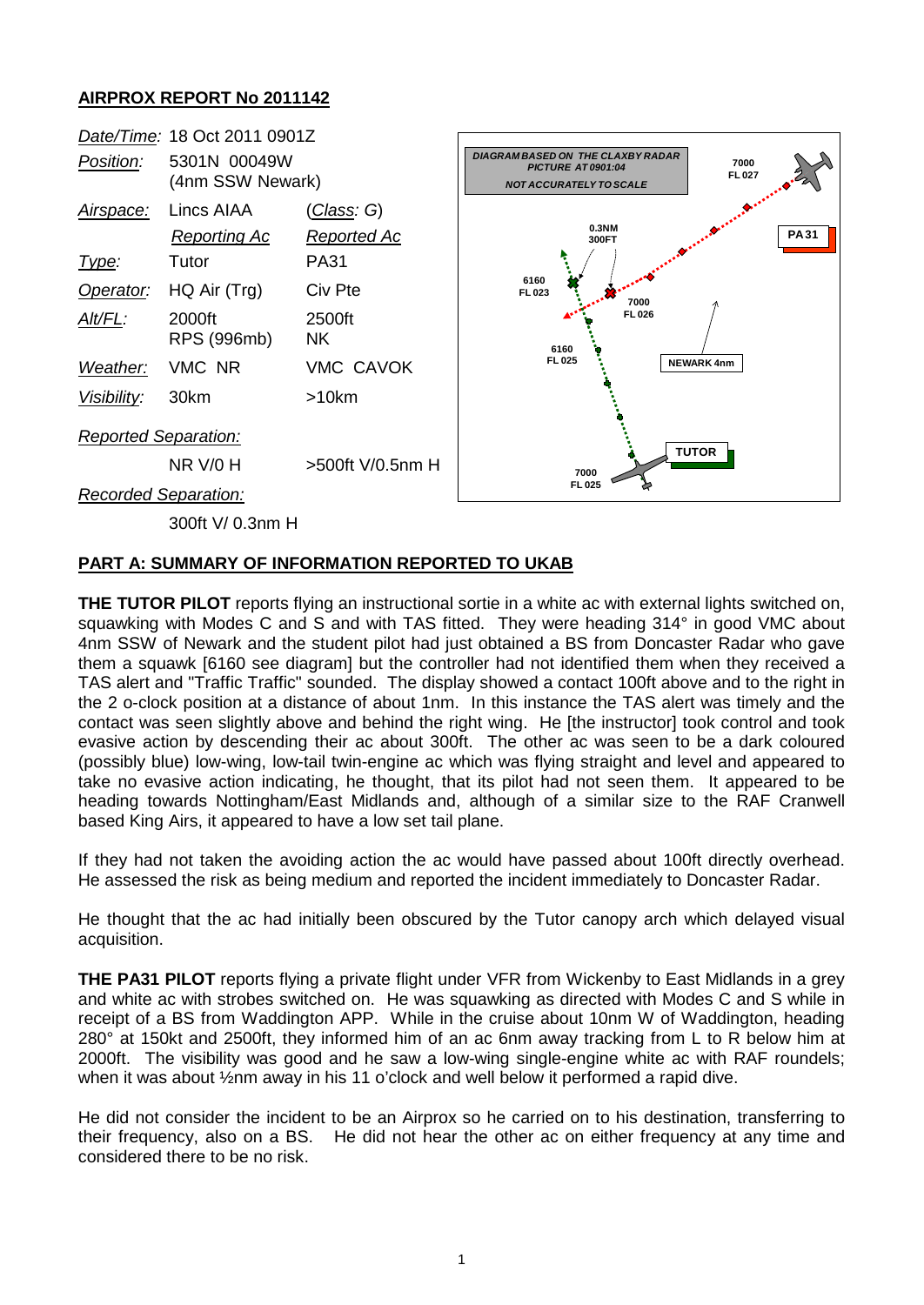**BM SAFETY MANAGEMENT** reports this Airprox occurred between a Tutor operating VFR in VMC in receipt of a BS from Doncaster APP and a PA31 operating VFR in VMC. Although the PA31 pilot stated that he was in receipt of an ATS from Waddington [ZONE] at the time of the Airprox, subsequent investigation showed that this was not the case; he had been in receipt of a BS from Waddington ZONE but left the frequency at 0859:59 with the intention of free-calling East Midlands. Prior to leaving the freq however, ZONE provided the pilot with accurate TI on the Tutor stating, "*traffic south-west of you, four miles, tracking north, indicating three hundred feet below.*"

The CPA occurred at 0901:04, with 0.3nm lateral and 300ft vertical separation indicated on the radar replay. There are no RAF ATM related issues that require further investigation in relation to this Airprox.

**ATSI** reports that the Tutor was operating on a local training flight from of RAF Barkston Heath and had just obtained a BS from Doncaster Radar.

ATSI had access to recordings of RTF from Doncaster and area radar recordings together with written reports from both pilots.

The radar recordings show the Mode C indications of both ac as FLs.

The Barkston Heath METARs are provided for 0850 and 0950 UTC:

METAR EGYE 180850Z 26018KT 9999 FEW025 ///// Q1005 BLU= METAR EGYE 180950Z 26028KT 9999 FEW030 ///// Q1005 BLU=

The Tutor pilot contacted Doncaster Radar at 0900:00 requesting a BS, they agreed a BS and issued a squawk of 6160.

At 0900:01, radar recordings show the Tutor (Mode S equipped) 9.3nm to the WNW of Barkston Heath, tracking NW. At that point the PA31 (also Mode S equipped) was 3.7nm to the NNE of the Tutor on a converging course. At 0900:47, the lateral distance between the ac had reduced to 1.3nm. The Mode C of the Tutor (squawking 6160) was indicating FL025 with the Mode C of the PA31 indicating FL026. At 0901:05, the Tutor passed in front of the PA31 with 0.3nm lateral distance between the two ac.

CAP774, UK Flight Information Services, Chapter 1, Page 1, Paragraph 1, states:

'A Basic Service is an ATS provided for the purpose of giving advice and information useful for the safe and efficient conduct of flights. This may include weather information, changes of serviceability of facilities, conditions at aerodromes, general airspace activity information, and any other information likely to affect safety. The avoidance of other traffic is solely the pilot's responsibility.'

The Doncaster radar controller had agreed a BS with the Tutor pilot but had not identified it so would have been unable to provide surveillance derived TI.

UKAB Note (1): An analysis of the Claxby radar recording confirmed the information in the BM SM and ATSI reports.

**HQ AIR (TRG)** comments that the benefit of TAS in this case is clear in that it alerted the pilot to a previously unsighted conflict. The PA31 'was not seen until well after the Traffic Alert' but the eventual avoiding action was effective and possibly facilitated the even later sighting by the PA31 pilot. The intent of pilots should be to beat the TAS to the contact in all cases and they must be particularly diligent in moving their heads to mitigate the well publicised effect of the canopy arch.